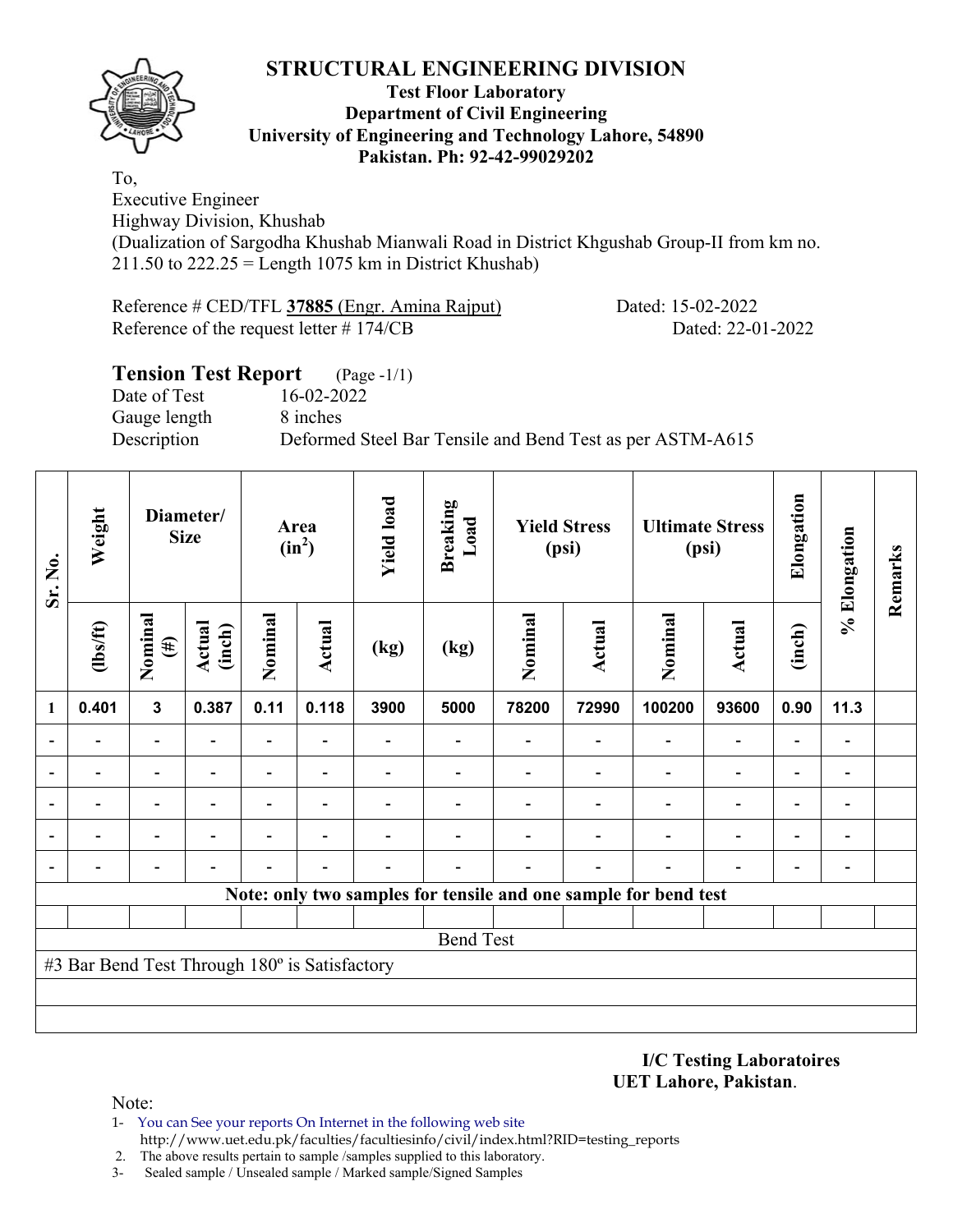

#### **Test Floor Laboratory Department of Civil Engineering University of Engineering and Technology Lahore, 54890 Pakistan. Ph: 92-42-99029202**

To, Sub Divisional Officer Highway Sub Division Bhera (Rehabilitation / Widening and Improvement of Shahpur Bhera Malikwal Road Length 76.50 km Section km no. 50.30 to 76.50 = Length 26.20 km (Bhera to Malikwal Road) Phase – II Under ADP-2021-22 Reference # CED/TFL 37886 (Engr. Amina Rajput) Dated: 15-02-2022 Reference of the request letter # 54 Dated: 17-01-2022

# **Tension Test Report** (Page -1/1)

Date of Test 16-02-2022

Gauge length 8 inches

Description Deformed Steel Bar Tensile and Bend Test as per ASTM-A615

| Sr. No.                  | Weight                                        | Diameter/<br><b>Size</b> |                         |                | Area<br>$(in^2)$         | <b>Yield load</b> | <b>Breaking</b><br>Load |                          | <b>Yield Stress</b><br>(psi) | <b>Ultimate Stress</b><br>(psi)                                 |                          | Elongation               | % Elongation             | Remarks |
|--------------------------|-----------------------------------------------|--------------------------|-------------------------|----------------|--------------------------|-------------------|-------------------------|--------------------------|------------------------------|-----------------------------------------------------------------|--------------------------|--------------------------|--------------------------|---------|
|                          | $\frac{2}{10}$                                | Nominal<br>$(\#)$        | <b>Actual</b><br>(inch) | Nominal        | Actual                   | (kg)              | (kg)                    | Nominal                  | <b>Actual</b>                | Nominal                                                         | <b>Actual</b>            | (inch)                   |                          |         |
| $\mathbf{1}$             | 0.406                                         | $\mathbf{3}$             | 0.390                   | 0.11           | 0.119                    | 4100              | 5100                    | 82200                    | 75770                        | 102200                                                          | 94300                    | 0.90                     | 11.3                     |         |
| $\overline{\phantom{0}}$ | $\overline{\phantom{0}}$                      | $\overline{\phantom{0}}$ |                         | Ξ.             |                          |                   |                         | $\overline{\phantom{0}}$ | $\overline{\phantom{0}}$     | $\overline{\phantom{0}}$                                        | $\overline{\phantom{a}}$ | $\overline{\phantom{a}}$ | $\overline{\phantom{a}}$ |         |
|                          |                                               |                          |                         |                |                          |                   |                         |                          |                              | $\overline{\phantom{0}}$                                        | $\overline{\phantom{a}}$ | $\overline{\phantom{a}}$ |                          |         |
|                          | $\overline{\phantom{0}}$                      | -                        |                         | $\overline{a}$ |                          |                   |                         |                          |                              | $\overline{\phantom{0}}$                                        | $\overline{\phantom{0}}$ | $\overline{\phantom{a}}$ | $\overline{\phantom{a}}$ |         |
|                          |                                               |                          |                         | -              | $\overline{\phantom{0}}$ |                   |                         |                          |                              | $\overline{\phantom{0}}$                                        | $\overline{\phantom{0}}$ | $\overline{\phantom{0}}$ | $\overline{\phantom{a}}$ |         |
|                          |                                               |                          |                         |                |                          |                   |                         |                          |                              |                                                                 |                          |                          |                          |         |
|                          |                                               |                          |                         |                |                          |                   |                         |                          |                              | Note: only two samples for tensile and one sample for bend test |                          |                          |                          |         |
|                          |                                               |                          |                         |                |                          |                   |                         |                          |                              |                                                                 |                          |                          |                          |         |
|                          |                                               |                          |                         |                |                          |                   | <b>Bend Test</b>        |                          |                              |                                                                 |                          |                          |                          |         |
|                          | #3 Bar Bend Test Through 180° is Satisfactory |                          |                         |                |                          |                   |                         |                          |                              |                                                                 |                          |                          |                          |         |
|                          |                                               |                          |                         |                |                          |                   |                         |                          |                              |                                                                 |                          |                          |                          |         |
|                          |                                               |                          |                         |                |                          |                   |                         |                          |                              |                                                                 |                          |                          |                          |         |

**I/C Testing Laboratoires UET Lahore, Pakistan**.

- 1- You can See your reports On Internet in the following web site http://www.uet.edu.pk/faculties/facultiesinfo/civil/index.html?RID=testing\_reports
- 2. The above results pertain to sample /samples supplied to this laboratory.
- 3- Sealed sample / Unsealed sample / Marked sample/Signed Samples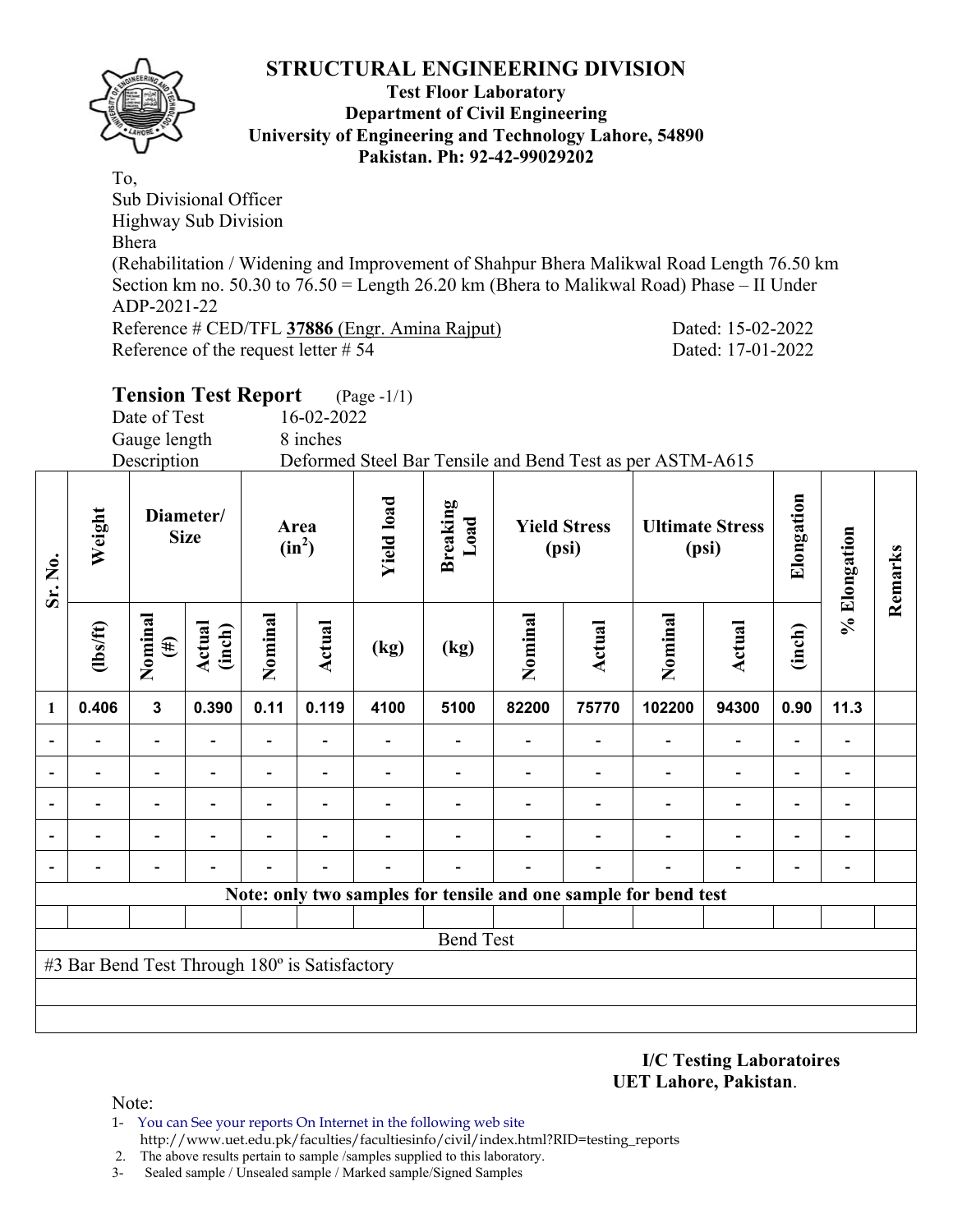

#### **Test Floor Laboratory Department of Civil Engineering University of Engineering and Technology Lahore, 54890 Pakistan. Ph: 92-42-99029202**

To, Resident Engineer NESPAK Construction of Boys Hostel, Girls Hostel & Bachelor Faculty Hostel at New Campus of Ghazi University, Dera Ghazi Khan

| Reference # CED/TFL 37888 (Engr. Amina Rajput)           | Dated: 15-02-2022 |
|----------------------------------------------------------|-------------------|
| Reference of the request letter $\# 4026/325/MU/Misc/17$ | Dated: 13-02-2022 |

# **Tension Test Report** (Page -1/1)

Date of Test 16-02-2022 Gauge length 8 inches

Description Deformed Steel Bar Tensile and Bend Test as per ASTM-A615

| Sr. No.        | Weight                                        |                          | Diameter/<br><b>Size</b> |                              | Area<br>$(in^2)$         | <b>Yield load</b> | <b>Breaking</b><br>Load |         | <b>Yield Stress</b><br>(psi)                                    | <b>Ultimate Stress</b><br>(psi) |                          | Elongation               | % Elongation             | Remarks                      |
|----------------|-----------------------------------------------|--------------------------|--------------------------|------------------------------|--------------------------|-------------------|-------------------------|---------|-----------------------------------------------------------------|---------------------------------|--------------------------|--------------------------|--------------------------|------------------------------|
|                | $\frac{2}{10}$                                | Nominal<br>$(\#)$        | Actual<br>(inch)         | Nominal                      | Actual                   | (kg)              | (kg)                    | Nominal | <b>Actual</b>                                                   | Nominal                         | <b>Actual</b>            | (inch)                   |                          |                              |
| 1              | 0.376                                         | $\overline{\mathbf{3}}$  | 0.375                    | 0.11                         | 0.111                    | 2500              | 3500                    | 50100   | 49800                                                           | 70200                           | 69800                    | 1.60                     | 20.0                     | <b>Steel</b><br>$\mathbf{S}$ |
| $\mathbf{2}$   | 0.383                                         | $\mathbf{3}$             | 0.378                    | 0.11                         | 0.113                    | 2600              | 3500                    | 52100   | 50940                                                           | 70200                           | 68600                    | 1.50                     | 18.8                     |                              |
| $\overline{a}$ | $\overline{\phantom{0}}$                      | $\overline{\phantom{a}}$ | ۰                        | $\qquad \qquad \blacksquare$ |                          |                   |                         |         | $\overline{\phantom{a}}$                                        | $\overline{\phantom{0}}$        | $\blacksquare$           | $\overline{\phantom{0}}$ | $\overline{\phantom{a}}$ |                              |
|                |                                               | Ξ.                       | ۰                        | $\overline{\phantom{a}}$     | $\overline{\phantom{0}}$ |                   |                         |         | $\overline{\phantom{a}}$                                        | $\overline{\phantom{0}}$        | $\blacksquare$           | $\overline{\phantom{0}}$ |                          |                              |
| $\blacksquare$ |                                               | $\blacksquare$           |                          |                              |                          |                   |                         |         |                                                                 |                                 | $\overline{\phantom{0}}$ | $\blacksquare$           |                          |                              |
|                |                                               |                          |                          |                              |                          |                   |                         |         |                                                                 |                                 |                          |                          |                          |                              |
|                |                                               |                          |                          |                              |                          |                   |                         |         | Note: only two samples for tensile and one sample for bend test |                                 |                          |                          |                          |                              |
|                |                                               |                          |                          |                              |                          |                   |                         |         |                                                                 |                                 |                          |                          |                          |                              |
|                |                                               |                          |                          |                              |                          |                   | <b>Bend Test</b>        |         |                                                                 |                                 |                          |                          |                          |                              |
|                | #3 Bar Bend Test Through 180° is Satisfactory |                          |                          |                              |                          |                   |                         |         |                                                                 |                                 |                          |                          |                          |                              |
|                |                                               |                          |                          |                              |                          |                   |                         |         |                                                                 |                                 |                          |                          |                          |                              |
|                |                                               |                          |                          |                              |                          |                   |                         |         |                                                                 |                                 |                          |                          |                          |                              |

**I/C Testing Laboratoires UET Lahore, Pakistan**.

- 1- You can See your reports On Internet in the following web site http://www.uet.edu.pk/faculties/facultiesinfo/civil/index.html?RID=testing\_reports
- 2. The above results pertain to sample /samples supplied to this laboratory.
- 3- Sealed sample / Unsealed sample / Marked sample/Signed Samples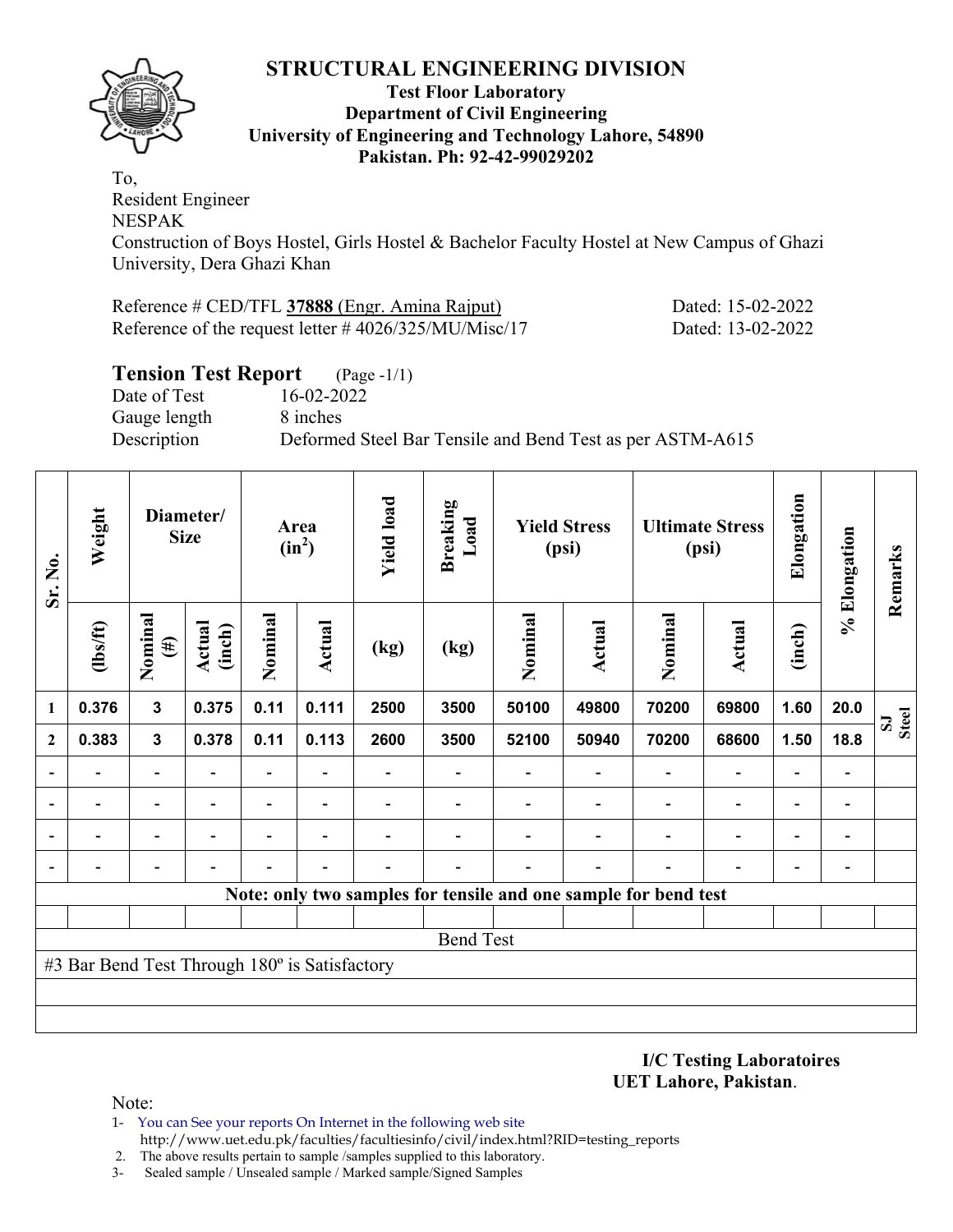**Test Floor Laboratory Department of Civil Engineering University of Engineering and Technology Lahore, 54890 Pakistan. Ph: 92-42-99029202** 

To, Project Manager Jahangir Muggo Residence-01 ASTACO

Reference # CED/TFL 37891 (Engr. Amina Rajput) Dated: 15-02-2022 Reference of the request letter # Nil Dated: 15-02-2022

### **Tension Test Report** (Page -1/1) Date of Test 16-02-2022 Gauge length 8 inches Description Deformed Steel Bar Tensile and Bend Test as per ASTM-A615

| Sr. No.<br>1             | Weight                                              |                          | Diameter/<br><b>Size</b><br>(inch) | Area<br>$(in^2)$ |                          | <b>Yield load</b><br><b>Breaking</b><br>Load |                  |         | <b>Yield Stress</b><br>(psi) |                                                                 | <b>Ultimate Stress</b><br>(psi) | Elongation               | % Elongation   | Remarks |
|--------------------------|-----------------------------------------------------|--------------------------|------------------------------------|------------------|--------------------------|----------------------------------------------|------------------|---------|------------------------------|-----------------------------------------------------------------|---------------------------------|--------------------------|----------------|---------|
|                          | $\frac{2}{10}$                                      | Nominal                  | Actual                             | Nominal          | <b>Actual</b>            | (kg)                                         | (kg)             | Nominal | Actual                       | Nominal                                                         | <b>Actual</b>                   | (inch)                   |                |         |
|                          | 0.380                                               | 3/8                      | 0.377                              | 0.11             | 0.112                    | 4200                                         | 5100             | 84200   | 82910                        | 102200                                                          | 100700                          | 0.80                     | 10.0           |         |
| $\overline{2}$           | 0.382                                               | 3/8                      | 0.378                              | 0.11             | 0.112                    | 4500                                         | 5400             | 90200   | 88350                        | 108200                                                          | 106100                          | 0.90                     | 11.3           |         |
| $\overline{\phantom{a}}$ |                                                     |                          |                                    |                  |                          |                                              |                  |         |                              |                                                                 | $\overline{\phantom{0}}$        | $\overline{\phantom{0}}$ |                |         |
| $\blacksquare$           | $\overline{\phantom{0}}$                            | $\overline{\phantom{0}}$ | $\overline{a}$                     |                  | $\overline{\phantom{0}}$ |                                              |                  |         |                              |                                                                 | $\overline{\phantom{a}}$        | $\overline{\phantom{a}}$ | $\blacksquare$ |         |
|                          |                                                     |                          | $\overline{a}$                     |                  | $\overline{\phantom{0}}$ |                                              |                  |         |                              |                                                                 | $\overline{\phantom{0}}$        | $\overline{\phantom{0}}$ |                |         |
|                          |                                                     |                          |                                    |                  |                          |                                              |                  |         |                              |                                                                 | $\overline{\phantom{0}}$        | $\overline{\phantom{0}}$ |                |         |
|                          |                                                     |                          |                                    |                  |                          |                                              |                  |         |                              | Note: only two samples for tensile and one sample for bend test |                                 |                          |                |         |
|                          |                                                     |                          |                                    |                  |                          |                                              |                  |         |                              |                                                                 |                                 |                          |                |         |
|                          |                                                     |                          |                                    |                  |                          |                                              | <b>Bend Test</b> |         |                              |                                                                 |                                 |                          |                |         |
|                          | 3/8" Dia Bar Bend Test Through 180° is Satisfactory |                          |                                    |                  |                          |                                              |                  |         |                              |                                                                 |                                 |                          |                |         |
|                          |                                                     |                          |                                    |                  |                          |                                              |                  |         |                              |                                                                 |                                 |                          |                |         |
|                          |                                                     |                          |                                    |                  |                          |                                              |                  |         |                              |                                                                 |                                 |                          |                |         |

**I/C Testing Laboratoires UET Lahore, Pakistan**.

Note:

1- You can See your reports On Internet in the following web site http://www.uet.edu.pk/faculties/facultiesinfo/civil/index.html?RID=testing\_reports

2. The above results pertain to sample /samples supplied to this laboratory.

3- Sealed sample / Unsealed sample / Marked sample/Signed Samples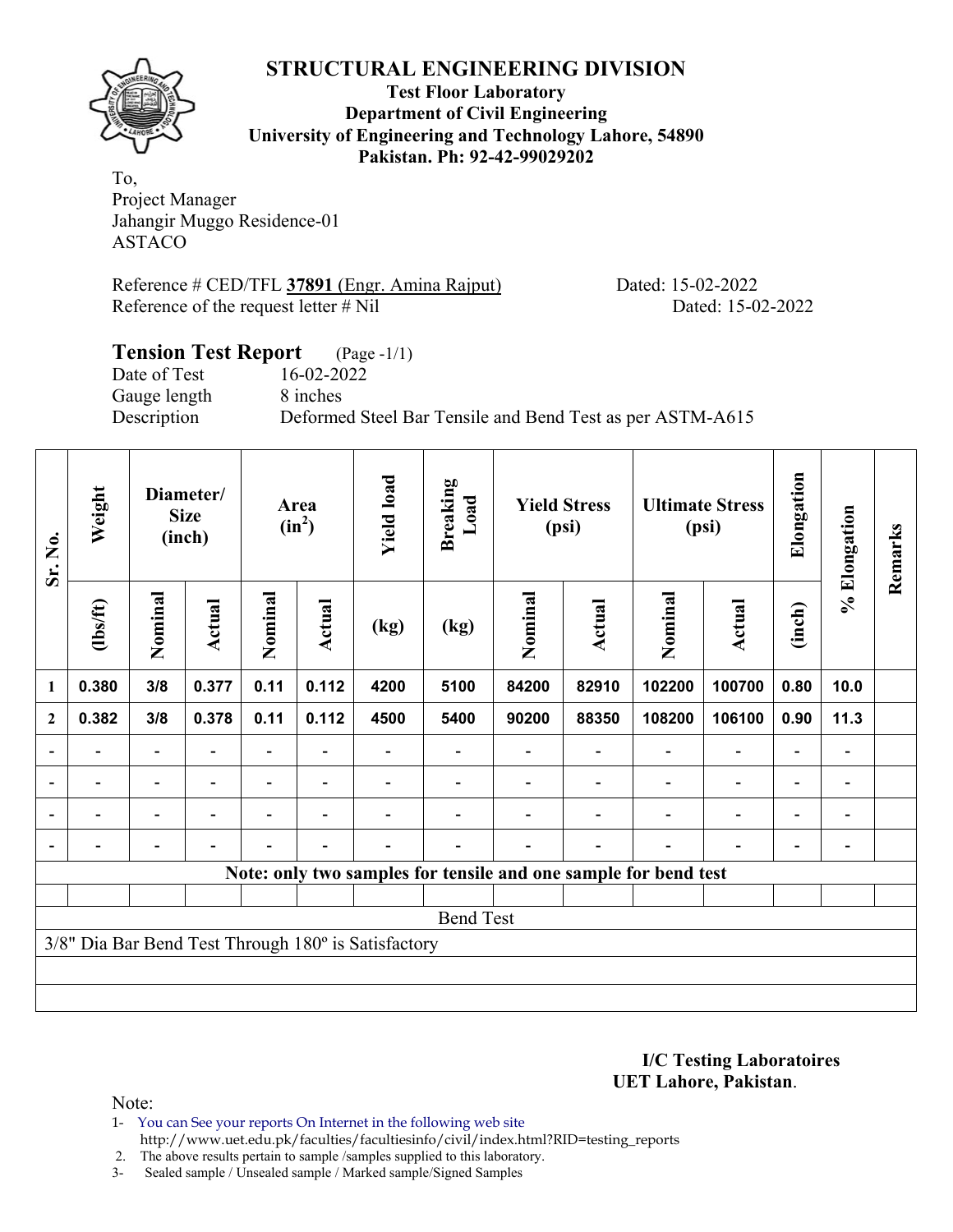**Test Floor Laboratory Department of Civil Engineering University of Engineering and Technology Lahore, 54890 Pakistan. Ph: 92-42-99029202** 

To, Resident Engineer Sitara Heights Private Limited Sitara 3-Jays Tower Firdous Market Lahore

Reference # CED/TFL **37892** (Engr. Amina Rajpur) Dated: 15-02-2022 Reference of the request letter # SHPL/3JAYS/LHR/03 Dated: 15-02-2022

# **Tension Test Report** (Page -1/1)

Date of Test 16-02-2022 Gauge length 8 inches

Description Deformed Steel Bar Tensile and Bend Test as per ASTM-A615

| Sr. No.        | Weight                                        |                          | Diameter/<br><b>Size</b> |                | Area<br>$(in^2)$         | <b>Yield load</b> | <b>Breaking</b><br>Load |         | <b>Yield Stress</b><br>(psi)                                    | <b>Ultimate Stress</b><br>(psi) |                          | Elongation               | % Elongation   | Remarks                 |
|----------------|-----------------------------------------------|--------------------------|--------------------------|----------------|--------------------------|-------------------|-------------------------|---------|-----------------------------------------------------------------|---------------------------------|--------------------------|--------------------------|----------------|-------------------------|
|                | $\frac{2}{10}$                                | Nominal<br>$(\#)$        | Actual<br>(inch)         | Nominal        | <b>Actual</b>            | (kg)              | (kg)                    | Nominal | Actual                                                          | Nominal                         | <b>Actual</b>            | (inch)                   |                |                         |
| $\mathbf{1}$   | 0.378                                         | 3                        | 0.376                    | 0.11           | 0.111                    | 3200              | 4900                    | 64200   | 63450                                                           | 98200                           | 97200                    | 1.40                     | 17.5           |                         |
| $\mathbf{2}$   | 0.377                                         | $\mathbf{3}$             | 0.375                    | 0.11           | 0.111                    | 3300              | 4900                    | 66200   | 65710                                                           | 98200                           | 97600                    | 1.20                     | 15.0           | Ittehad<br><b>Steel</b> |
|                |                                               | $\overline{\phantom{0}}$ |                          |                |                          |                   |                         |         |                                                                 |                                 |                          |                          |                |                         |
| $\blacksquare$ | $\blacksquare$                                | $\overline{\phantom{a}}$ | $\blacksquare$           |                | $\blacksquare$           |                   |                         |         |                                                                 | $\blacksquare$                  | $\overline{\phantom{0}}$ | $\overline{\phantom{0}}$ | $\blacksquare$ |                         |
|                | $\blacksquare$                                | Ξ.                       |                          |                | $\blacksquare$           |                   |                         |         |                                                                 | $\overline{\phantom{0}}$        | $\overline{\phantom{0}}$ | $\overline{\phantom{0}}$ |                |                         |
|                |                                               | $\overline{\phantom{0}}$ | $\overline{\phantom{0}}$ | $\overline{a}$ | $\overline{\phantom{0}}$ |                   |                         |         | $\overline{\phantom{0}}$                                        | $\overline{\phantom{0}}$        |                          | ٠                        |                |                         |
|                |                                               |                          |                          |                |                          |                   |                         |         | Note: only two samples for tensile and one sample for bend test |                                 |                          |                          |                |                         |
|                |                                               |                          |                          |                |                          |                   |                         |         |                                                                 |                                 |                          |                          |                |                         |
|                |                                               |                          |                          |                |                          |                   | <b>Bend Test</b>        |         |                                                                 |                                 |                          |                          |                |                         |
|                | #3 Bar Bend Test Through 180° is Satisfactory |                          |                          |                |                          |                   |                         |         |                                                                 |                                 |                          |                          |                |                         |
|                |                                               |                          |                          |                |                          |                   |                         |         |                                                                 |                                 |                          |                          |                |                         |
|                |                                               |                          |                          |                |                          |                   |                         |         |                                                                 |                                 |                          |                          |                |                         |

**I/C Testing Laboratoires UET Lahore, Pakistan**.

Note:

1- You can See your reports On Internet in the following web site http://www.uet.edu.pk/faculties/facultiesinfo/civil/index.html?RID=testing\_reports

2. The above results pertain to sample /samples supplied to this laboratory.

3- Sealed sample / Unsealed sample / Marked sample/Signed Samples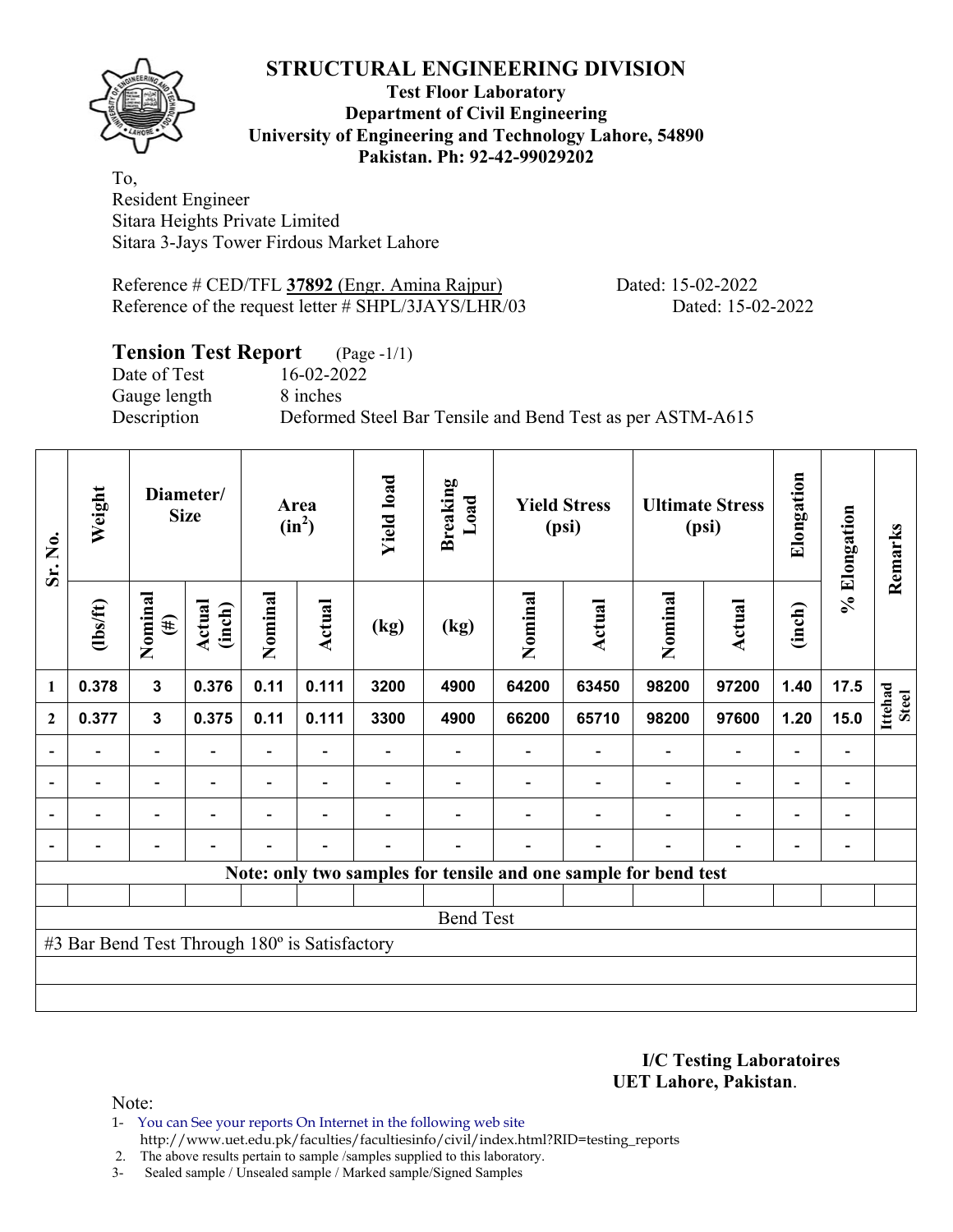

#### **Test Floor Laboratory Department of Civil Engineering University of Engineering and Technology Lahore, 54890 Pakistan. Ph: 92-42-99029202**

To, CM at Colony Extension Building Master Textile Mills Raiwind Thaheem Construction Company

Reference # CED/TFL **37893** (Engr. Amina Rajput) Dated: 15-02-2022 Reference of the request letter # Nil Dated: 14-02-2022

## **Tension Test Report** (Page -1/1) Date of Test 16-02-2022 Gauge length 8 inches Description Deformed Steel Bar Tensile and Bend Test as per ASTM-A615

| Sr. No.        | Weight                                        |                          | Diameter/<br><b>Size</b> |         | <b>Yield load</b><br><b>Breaking</b><br>Load<br><b>Yield Stress</b><br>Area<br>$(in^2)$<br>(psi) |      |                  | <b>Ultimate Stress</b><br>(psi) |        | Elongation                                                      | % Elongation             | Remarks                  |                              |  |
|----------------|-----------------------------------------------|--------------------------|--------------------------|---------|--------------------------------------------------------------------------------------------------|------|------------------|---------------------------------|--------|-----------------------------------------------------------------|--------------------------|--------------------------|------------------------------|--|
|                | $\frac{2}{10}$                                | Nominal<br>$(\#)$        | Actual<br>(inch)         | Nominal | Actual                                                                                           | (kg) | (kg)             | Nominal                         | Actual | Nominal                                                         | <b>Actual</b>            | (inch)                   |                              |  |
| 1              | 0.372                                         | $\mathbf{3}$             | 0.373                    | 0.11    | 0.109                                                                                            | 3500 | 4600             | 70200                           | 70530  | 92200                                                           | 92700                    | 0.80                     | 10.0                         |  |
| $\mathbf{2}$   | 0.374                                         | $\mathbf{3}$             | 0.374                    | 0.11    | 0.110                                                                                            | 3400 | 4700             | 68200                           | 68210  | 94200                                                           | 94300                    | 1.20                     | 15.0                         |  |
|                |                                               | $\overline{\phantom{0}}$ |                          |         |                                                                                                  |      |                  |                                 |        |                                                                 | $\overline{\phantom{0}}$ | $\overline{\phantom{0}}$ |                              |  |
| $\blacksquare$ |                                               | $\overline{\phantom{a}}$ |                          |         | ۰                                                                                                |      |                  |                                 |        |                                                                 | $\overline{\phantom{0}}$ | $\overline{\phantom{0}}$ | $\blacksquare$               |  |
| $\blacksquare$ | -                                             | Ξ.                       |                          |         |                                                                                                  |      |                  |                                 |        | ۰                                                               | $\blacksquare$           | $\overline{\phantom{0}}$ | $\overline{\phantom{0}}$     |  |
|                |                                               | $\overline{a}$           |                          |         | $\overline{\phantom{a}}$                                                                         |      |                  |                                 |        | $\blacksquare$                                                  | $\overline{a}$           | -                        | $\qquad \qquad \blacksquare$ |  |
|                |                                               |                          |                          |         |                                                                                                  |      |                  |                                 |        | Note: only two samples for tensile and one sample for bend test |                          |                          |                              |  |
|                |                                               |                          |                          |         |                                                                                                  |      |                  |                                 |        |                                                                 |                          |                          |                              |  |
|                |                                               |                          |                          |         |                                                                                                  |      | <b>Bend Test</b> |                                 |        |                                                                 |                          |                          |                              |  |
|                | #3 Bar Bend Test Through 180° is Satisfactory |                          |                          |         |                                                                                                  |      |                  |                                 |        |                                                                 |                          |                          |                              |  |
|                |                                               |                          |                          |         |                                                                                                  |      |                  |                                 |        |                                                                 |                          |                          |                              |  |
|                |                                               |                          |                          |         |                                                                                                  |      |                  |                                 |        |                                                                 |                          |                          |                              |  |

**I/C Testing Laboratoires UET Lahore, Pakistan**.

- 1- You can See your reports On Internet in the following web site http://www.uet.edu.pk/faculties/facultiesinfo/civil/index.html?RID=testing\_reports
- 2. The above results pertain to sample /samples supplied to this laboratory.
- 3- Sealed sample / Unsealed sample / Marked sample/Signed Samples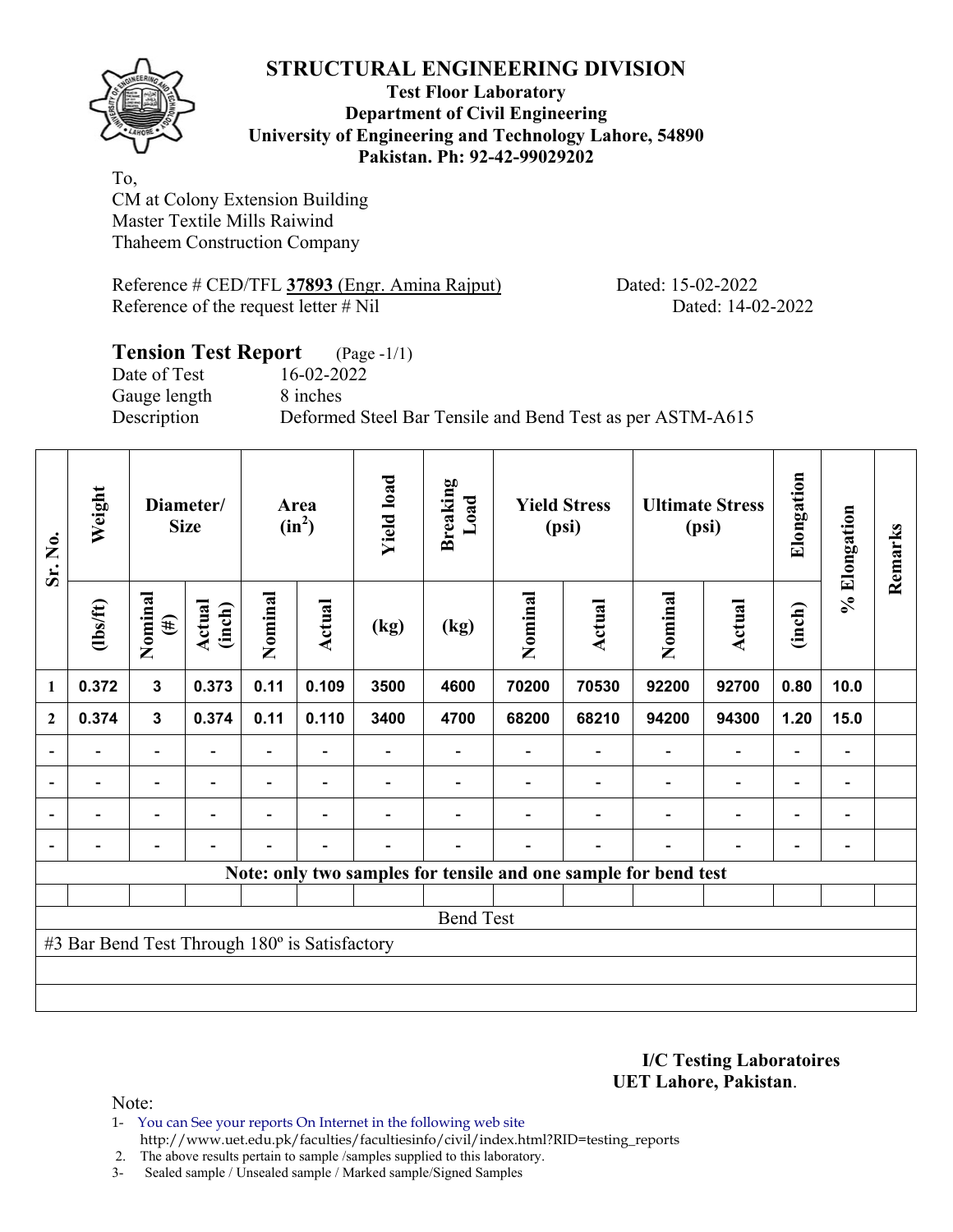

**Test Floor Laboratory Department of Civil Engineering University of Engineering and Technology Lahore, 54890 Pakistan. Ph: 92-42-99029202** 

To, M/S Project Manager Pearl Real Estate Holding (Pvt) Ltd Pearl Continental Hotel (PCH), Multan

Reference # CED/TFL **37894** (Engr. Amina Rajput) Dated: 15-02-2022 Reference of the request letter # Nil Dated: 13-01-2022

# **Tension Test Report** (Page – 1/1)

Date of Test 16-02-2022 Description Steel Wire Rope Tensile Test

| Sr. No.      | <b>Nominal</b><br><b>Diameter</b> | <b>Measured weight</b>          | <b>Breaking Load</b> | Remarks / Coil No. |  |
|--------------|-----------------------------------|---------------------------------|----------------------|--------------------|--|
|              | (mm)                              | (kg/m)                          | (kg)                 |                    |  |
| $\mathbf{1}$ | $\bf{8}$                          | 0.251                           | 4500                 |                    |  |
|              |                                   |                                 |                      |                    |  |
|              |                                   |                                 |                      |                    |  |
|              |                                   |                                 |                      |                    |  |
|              |                                   |                                 |                      |                    |  |
|              |                                   | <b>Only one sample for Test</b> |                      |                    |  |
|              |                                   |                                 |                      |                    |  |

**I/C Testing Laboratoires UET Lahore, Pakistan**.

- 1- You can See your reports On Internet in the following web site http://www.uet.edu.pk/faculties/facultiesinfo/civil/index.html?RID=testing\_reports
- 2. The above results pertain to sample /samples supplied to this laboratory.
- 3- Sealed sample / Unsealed sample / Marked sample/Signed Samples